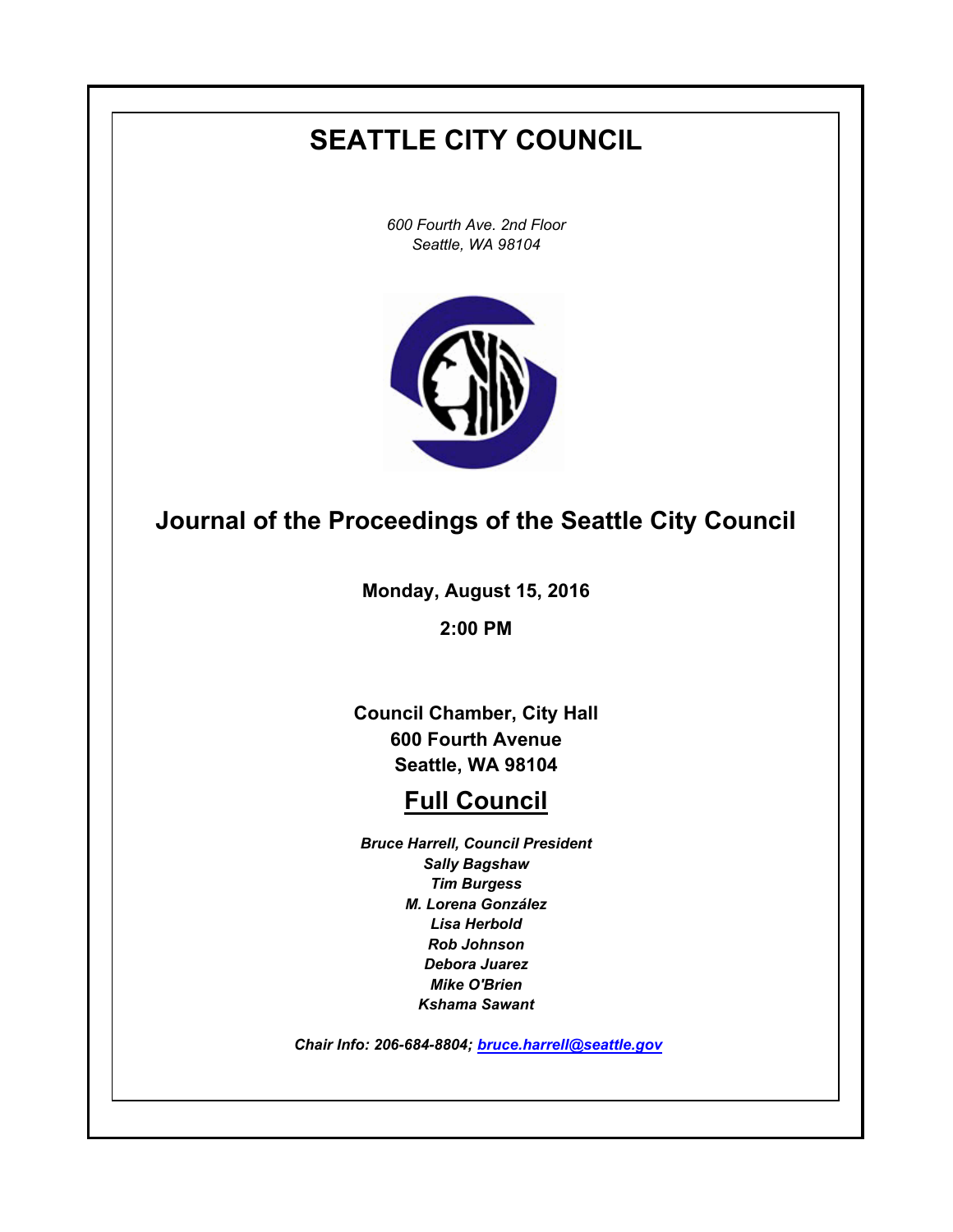# **A. CALL TO ORDER**

The City Council of The City of Seattle met in the Council Chamber in City Hall in Seattle, Washington, on August 15, 2016, pursuant to the provisions of the City Charter. The meeting was called to order at 2:02 p.m., with Council President Harrell presiding.

# **B. ROLL CALL**

**Present:** 6 - Bagshaw, Burgess, Harrell, Herbold, Johnson, O'Brien

**Excused:** 2 - González , Sawant

**Late Arrival:** 1 - Juarez

## **C. ADOPTION OF INTRODUCTION AND REFERRAL CALENDAR**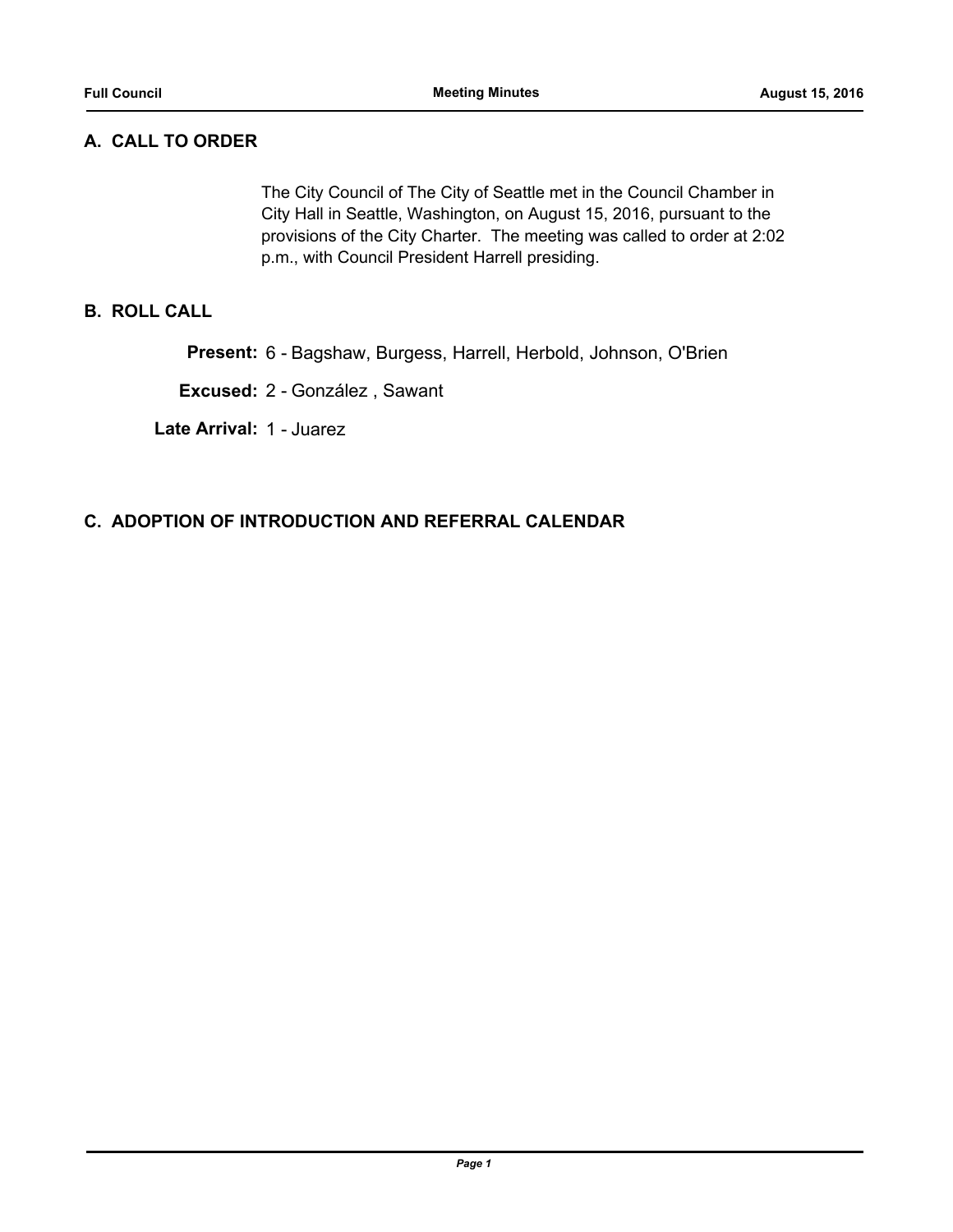## [IRC 76](http://seattle.legistar.com/gateway.aspx?m=l&id=/matter.aspx?key=4442) **August 15, 2016**

#### ACTION 1:

Motion was made and duly seconded to adopt the proposed Introduction and Referral Calendar.

#### ACTION 2:

Motion was made by Councilmember Burgess, duly seconded and carried, to amend the proposed Introduction and Referral Calendar by introducing Resolution 31698, and by referring it to Full Council for adoption at today's meeting.

Resolution 31698, A RESOLUTION relating to Council direction on budget and other matters related to the North Precinct capital project (A1PS107).

*Councilmember Juarez entered the Council Chamber at 2:04 p.m.*

#### ACTION 3:

Motion was by Councilmember Herbold, duly seconded and carried, to amend the proposed Introduction and Referral Calendar by introducing Council Bill 118765, and by referring it to the Civil Rights, Utilities, Economic Development, and Arts Committee.

Council Bill 118765, AN ORDINANCE relating to employment in Seattle; adding a new Chapter 14.22 to the Seattle Municipal Code; establishing secure scheduling requirements for covered retail and food services establishments; prescribing remedies and enforcement procedures; amending Section 14.20.025 of the Seattle Municipal Code to add good faith estimates of work schedules to notice of employment information; amending Section 6.208.020 of the Seattle Municipal Code to condition business license registration on compliance with secure scheduling requirements; and amending Section 3.14.945 of the Seattle Municipal Code to add Chapter 14.22 to the list of ordinances administered and enforced by the Office of Labor Standards Municipal Code to add Chapter 14.22 to the list of ordinances administered and enforced by the Office of Labor Standards.

#### ACTION 4:

Motion was made by Councilmember Harrell, duly seconded and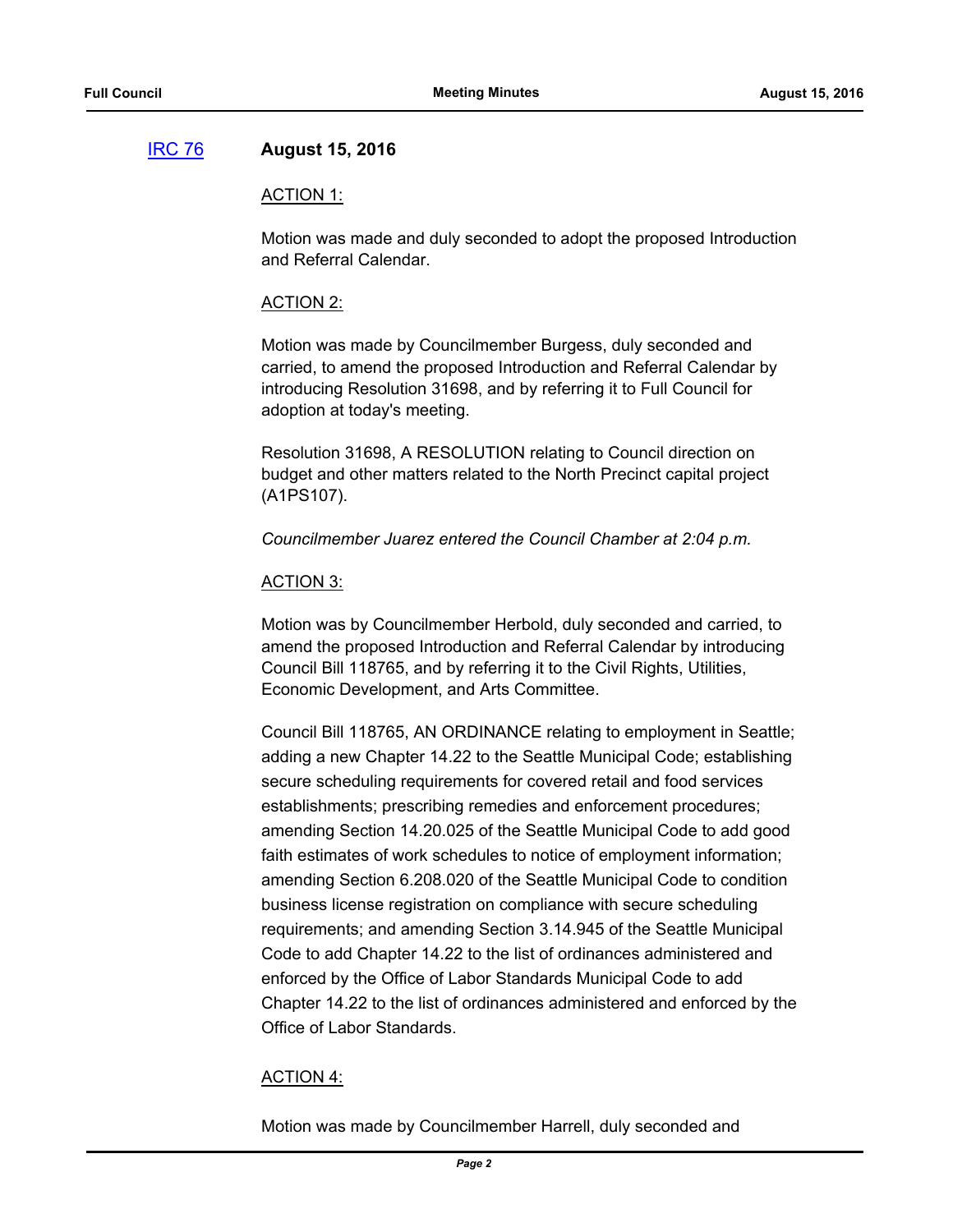carried, to amend the proposed Introduction and Referral Calendar by introducing Council Bill 118764, and by referring it to the Education, Equity, and Governance Committee.

Council Bill 118764, AN ORDINANCE relating to the Technology Matching Fund Program; making allocations and authorizing implementation of certain Technology Matching Fund projects in 2016; providing that 2016 appropriations for the Technology Matching Fund from the Cable Television Franchise Subfund and from the Information Technology Fund shall automatically carry forward into the 2017 fiscal year; allowing that any unspent funds from an individual project may be applied to another project that meets the goals of the Digital Equity Initiative; and ratifying and confirming certain prior acts.

## ACTION 5:

Motion was made and duly seconded to adopt the proposed Introduction and Referral Calendar as amended.

# **The Motion carried and the Introduction & Referral Calendar (IRC) was adopted as amended by the following vote:**

In Favor: 7 - Bagshaw, Burgess, Harrell, Herbold, Johnson, Juarez, O'Brien

**Opposed:** None

# **D. APPROVAL OF THE AGENDA**

Motion was made, duly seconded and carried, to adopt the Agenda.

## **E. APPROVAL OF THE JOURNAL**

There were no Minutes presented for approval.

## **F. PRESENTATIONS**

There were none.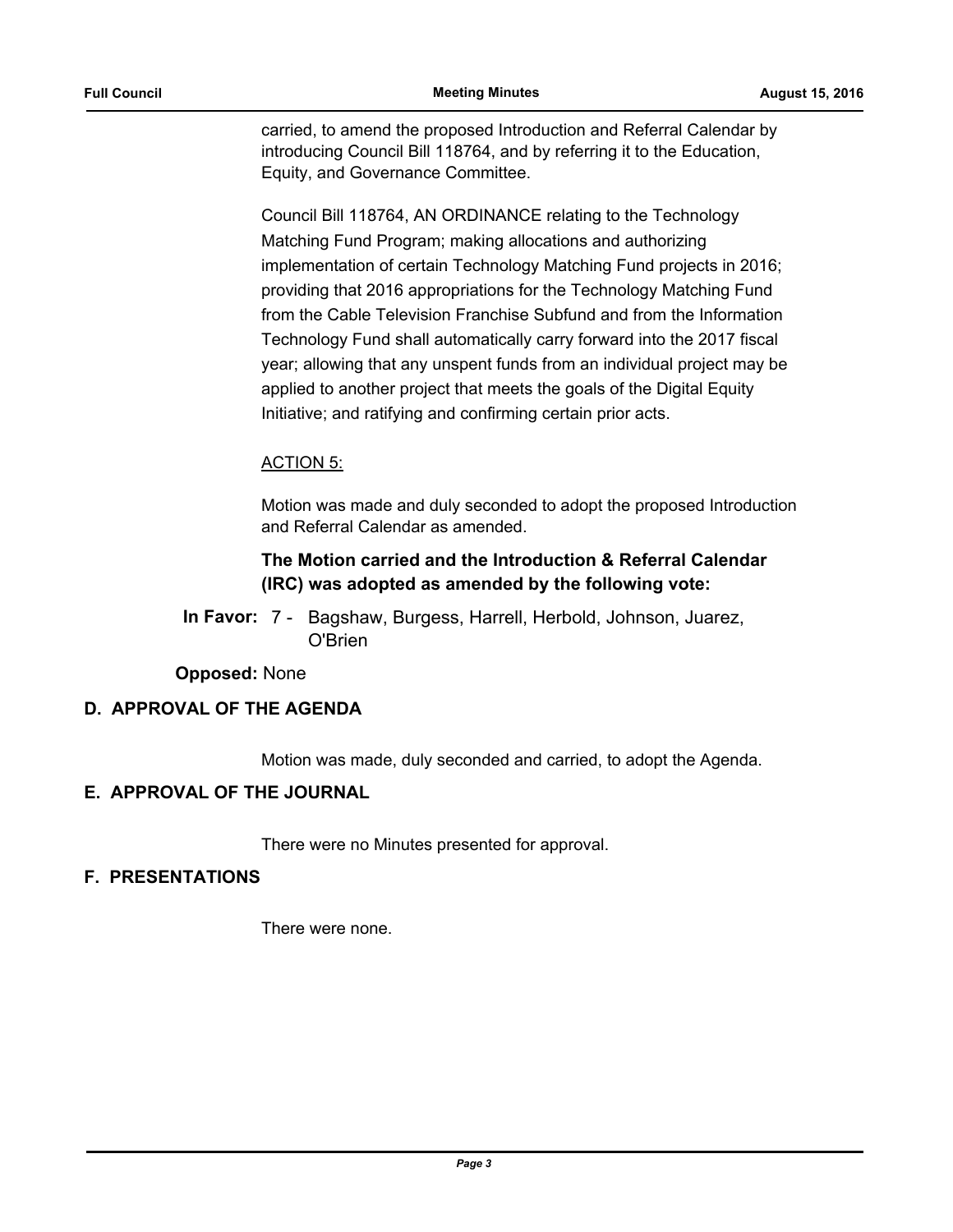#### **G. PUBLIC COMMENT**

Ramy Khalil addressed the Council regarding Agenda item 14, Resolution 31698.

Nikkita Oliver addressed the Council regarding Agenda item 14, Resolution 31698.

Hodan Hassan addressed the Council regarding Agenda item 14, Resolution 31698.

Palea Shibale addressed the Council regarding Agenda item 14, Resolution 31698.

Komal Preet addressed the Council regarding Agenda item 14, Resolution 31698.

Ubax Gardheere addressed the Council regarding Agenda item 14, Resolution 31698.

Sasha Somar addressed the Council regarding Agenda item 14, Resolution 31698.

Lynn Domingo addressed the Council regarding Agenda item 3, Council Bill 118736.

Cynthia Lidet addressed the Council regarding Agenda item 14, Resolution 31698.

Kristina Maldonato addressed the Council regarding Agenda item 14, Resolution 31698.

Emily MacArthur addressed the Council regarding Agenda item 14, Resolution 31698.

Briana Barrett addressed the Council regarding Agenda item 14, Resolution 31698.

Feanette Black Bear addressed the Council regarding Agenda item 14, Resolution 31698.

George Artem addressed the Council regarding Agenda item 14, Resolution 31698.

Flora Ybarra addressed the Council regarding Agenda item 14, Resolution 31698.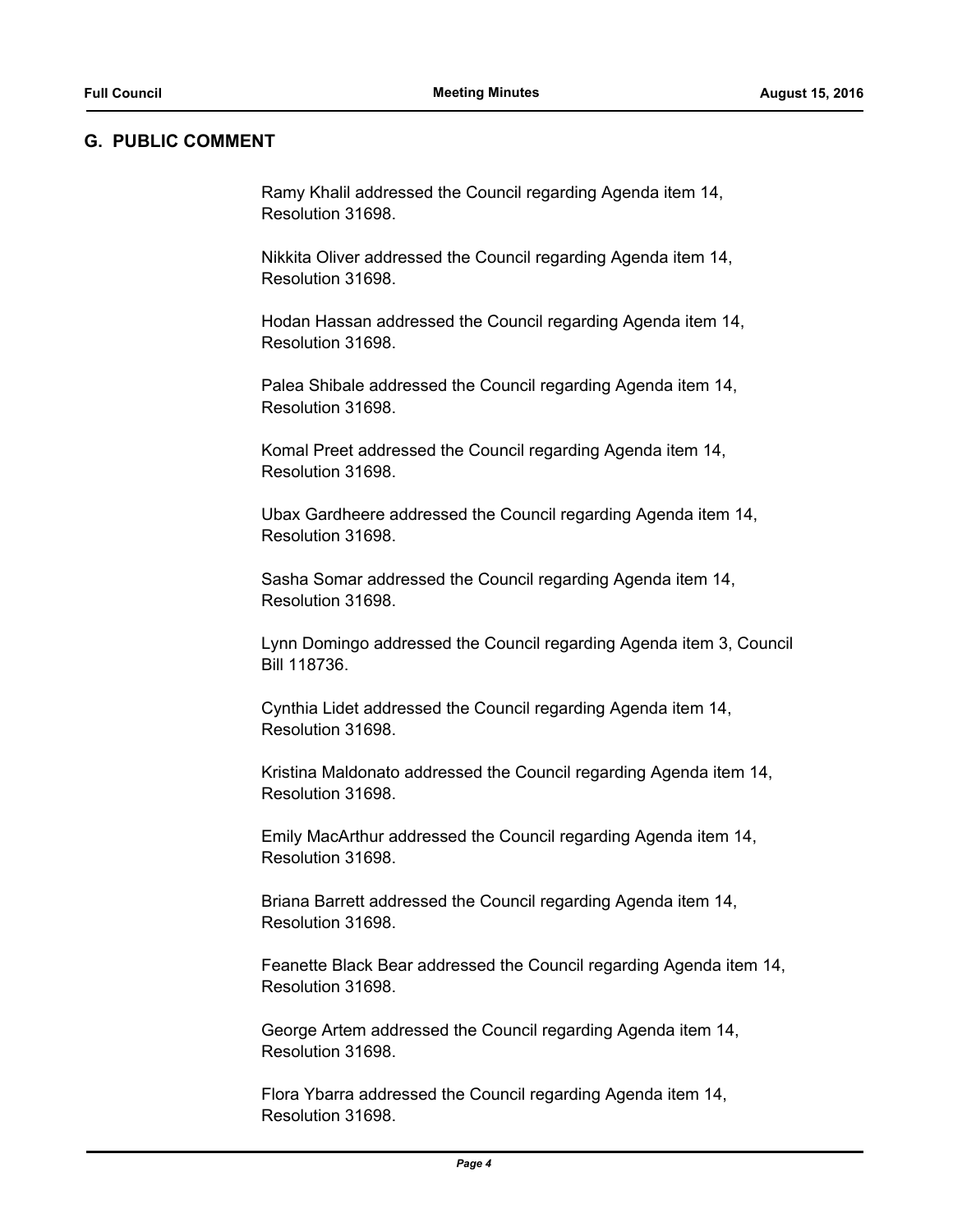Bypolar addressed the Council regarding Agenda item 14, Resolution 31698.

By unanimous consent, the Council Rules were suspended to extend the Public Comment period for an additional 20 minutes.

Catherine Dowling addressed the Council regarding Agenda item 14, Resolution 31698.

Ed Lambert addressed the Council regarding Agenda item 14, Resolution 31698.

T. Doug Nielson addressed the Council regarding Agenda item 14, Resolution 31698.

Linda Jansen addressed the Council regarding Agenda item 14, Resolution 31698.

David Golightly addressed the Council regarding Agenda item 14, Resolution 31698.

Steven Pillen addressed the Council regarding Agenda item 14, Resolution 31698.

Laurie Torres addressed the Council regarding Agenda item 14, Resolution 31698.

Jody Grage addressed the Council regarding Agenda item 14, Resolution 31698.

Margaret Babayan addressed the Council regarding Agenda item 14, Resolution 31698.

Katherine Grubbs addressed the Council regarding Agenda item 14, Resolution 31698.

Lee Colleton addressed the Council regarding Agenda item 14, Resolution 31698.

Jessa Lewis addressed the Council regarding Agenda item 14, Resolution 31698.

Xochiti Maykovich addressed the Council regarding Agenda item 14, Resolution 31698.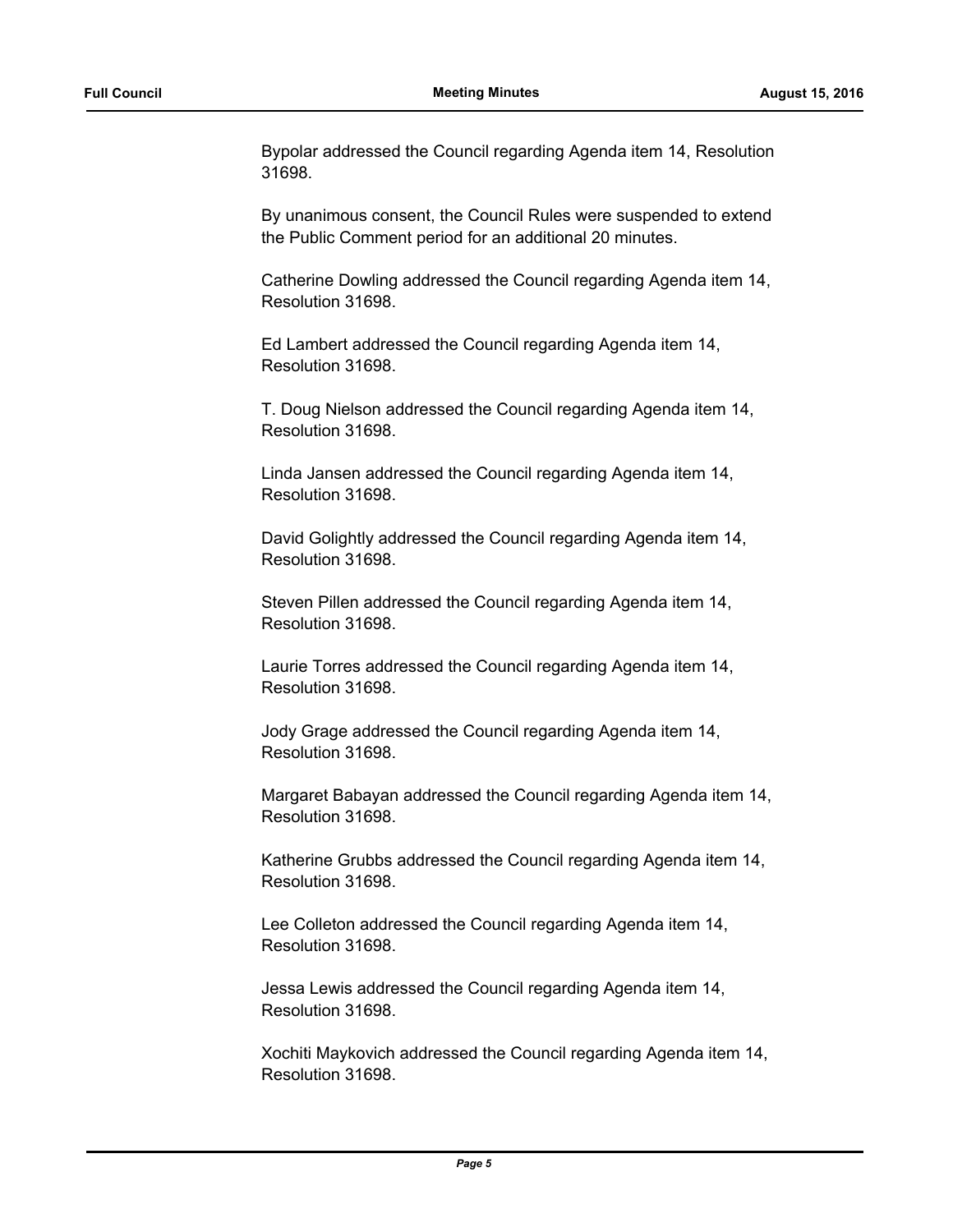By unanimous consent, the Council Rules were suspended to extend the Public Comment period for an additional 20 minutes.

Yin Yu addressed the Council regarding Agenda item 14, Resolution 31698.

Tachini Pete addressed the Council regarding Agenda item 14, Resolution 31698.

Gerald Hankerson addressed the Council regarding Agenda item 14, Resolution 31698.

Rose Harriett addressed the Council regarding Agenda item 14, Resolution 31698.

Gina Owens addressed the Council regarding Agenda item 14, Resolution 31698.

Alex Broner addressed the Council regarding Agenda item 14, Resolution 31698.

*Councilmember Gonzalez entered the Council Chamber at 2:57 p.m.*

Queen Pearl addressed the Council regarding a non-Agenda item.

Katherine Bellows addressed the Council regarding Agenda item 14, Resolution 31698.

Gary Kaufman addressed the Council regarding Agenda item 14, Resolution 31698.

Galaxy Marshall addressed the Council regarding Agenda item 14, Resolution 31698.

Eric Warwick addressed the Council regarding Agenda item 14, Resolution 31698.

Ed Mast addressed the Council regarding Agenda item 14, Resolution 31698.

Mason Taylor addressed the Council regarding Agenda item 14, Resolution 31698.

Don Cave addressed the Council regarding Agenda item 3, Council Bill 118736.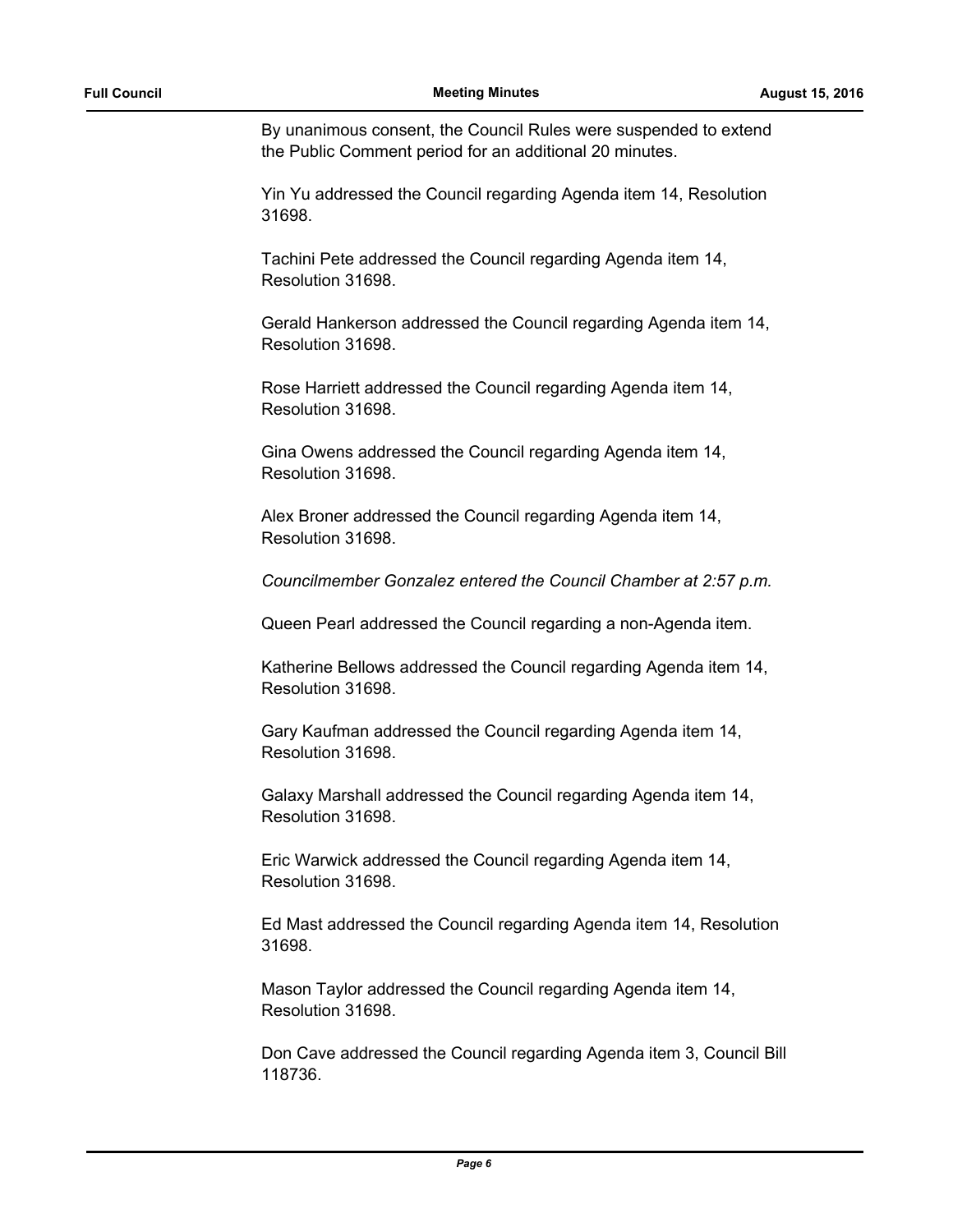Nancy Bocek addressed the Council regarding Agenda item 3, Council Bill 118736.

Mike McCormick addressed the Council regarding Agenda item 14, Resolution 31698.

Kaya Axelsson addressed the Council regarding Agenda item 14, Resolution 31698.

*At 3:10 p.m. the Full Council meeting recessed for 10 minutes.*

*The Full Council was called back to order at 3:23 p.m., and the Council proceeded with Public Comment.*

Tom Barnyard addressed the Council regarding Agenda item 14, Resolution 31698.

Rebecca Landa addressed the Council regarding Agenda item 14, Resolution 31698.

Bonnie Williams addressed the Council regarding Agenda item 3, Council Bill 118736.

Carl Slater addressed the Council regarding Agenda item 3, Council Bill 118736.

Steve Leigh addressed the Council regarding Agenda item 14, Resolution 31698.

Michael Munroe addressed the Council regarding Agenda item 14, Resolution 31698.

Robert Zverina addressed the Council regarding Agenda item 14, Resolution 31698.

Toby Thaler addressed the Council regarding Agenda item 3, Council Bill 118736.

Zama addressed the Council regarding Agenda item 14, Resolution 31698.

Greg addressed the Council regarding Agenda item 14, Resolution 31698.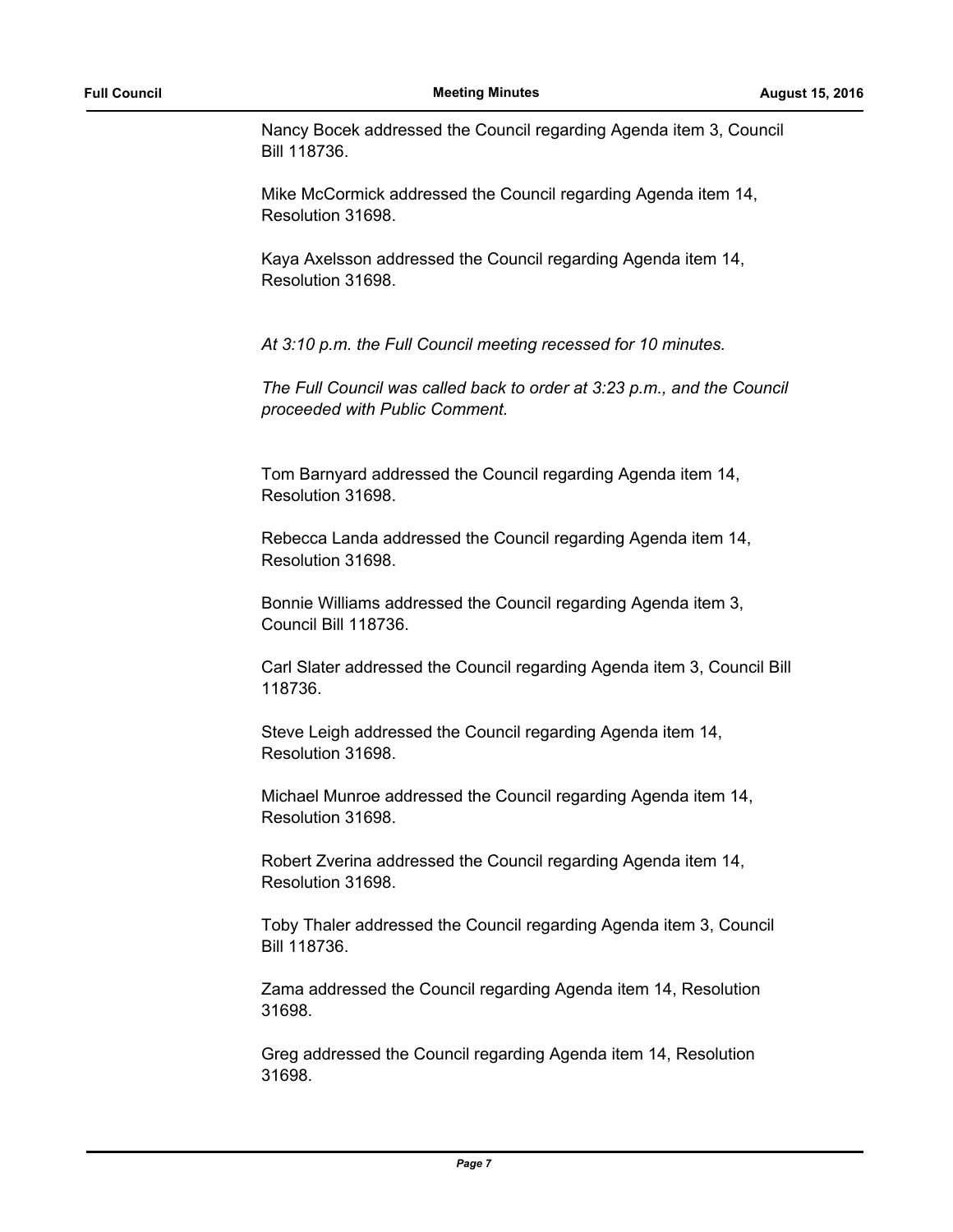Amy Madden addressed the Council regarding Agenda item 14, Resolution 31698.

Jaci Leavitt addressed the Council regarding Agenda item 14, Resolution 31698.

Mark Taylor-Canfiled addressed the Council regarding Agenda item 14, Resolution 31698.

Helen Gribble addressed the Council regarding Agenda item 14, Resolution 31698.

Mason Taylor addressed the Council regarding a non-Agenda item.

*Councilmember Gonzalez entered the Council Chamber at 2:57 p.m.*

Present: 8 - Bagshaw, Burgess, González, Harrell, Herbold, Johnson, Juarez, O'Brien

**Excused:** 1 - Sawant

## **H. PAYMENT OF BILLS**

# [CB 118758](http://seattle.legistar.com/gateway.aspx?m=l&id=/matter.aspx?key=4431) **AN ORDINANCE appropriating money to pay certain audited claims and ordering the payment thereof.**

Motion was made and duly seconded to pass Council Bill 118758.

## **The Motion carried, the Council Bill (CB) was passed by the following vote, and the President signed the Bill:**

In Favor: 8 - Bagshaw, Burgess, González, Harrell, Herbold, Johnson, Juarez, O'Brien

**Opposed:** None

## **I. COMMITTEE REPORTS**

#### **FULL COUNCIL\***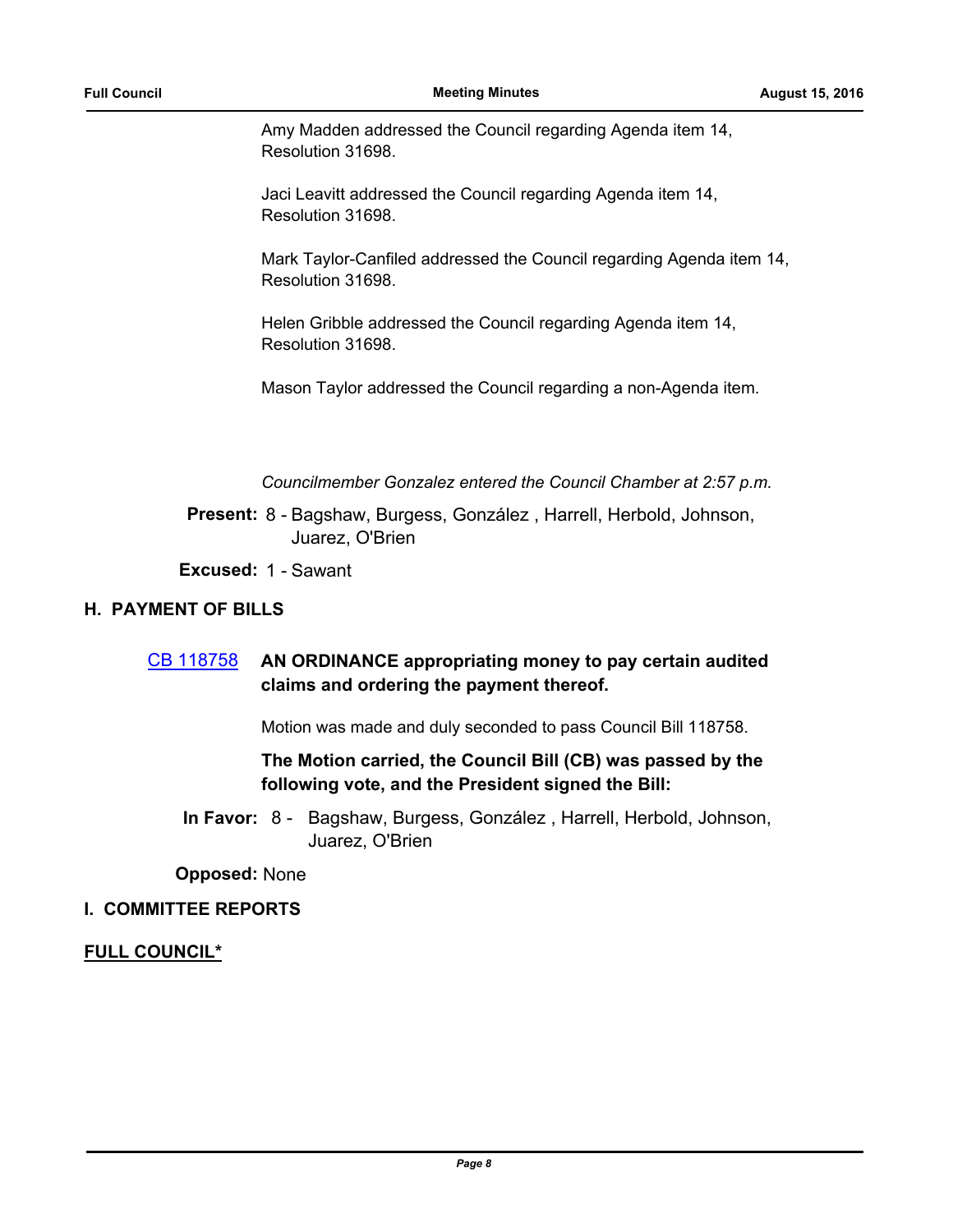# **1.** [Res 31695](http://seattle.legistar.com/gateway.aspx?m=l&id=/matter.aspx?key=4407) **A RESOLUTION supporting City of Seattle Initiative Measure 124 and urging Seattle voters to vote "Yes" on Initiative 124 on the November 8, 2016 general election ballot.**

#### ACTION 1:

Motion was made and duly seconded to adopt Resolution 31695.

#### ACTION 2:

Motion was made by Councilmember Harrell, duly seconded and carried, to amend Resolution 31695, by substituting the fourth, sixth, and eleventh recitials, as shown in the strike through and underlined language below:

WHEREAS, hotel employers and hotel employees are vital contributors

to the Seattle community, fueling an industry that contributes over

\$6 billion to the local economy; and

WHEREAS, the Seattle hospitality industry also receives significant

public support through public investments like the \$1.6 billion

dollar expansion of the Washington State Convention Center; and

WHEREAS, the hospitality industry is a crucial source of accessible

employment for women, immigrants, and people of color in

Seattle, as more than 80% of hotel housekeepers are women and

a majority of hotel housekeepers are immigrants; and

WHEREAS, a recent survey of Seattle hotel workers showed that 53%

of hotel housekeepers had experienced sexual harassment and

47% had seen a naked quest at least once in her career providing

housekeeping services can be difficult, labor-intensive work that

can potentially lead to physical ailments or in some cases even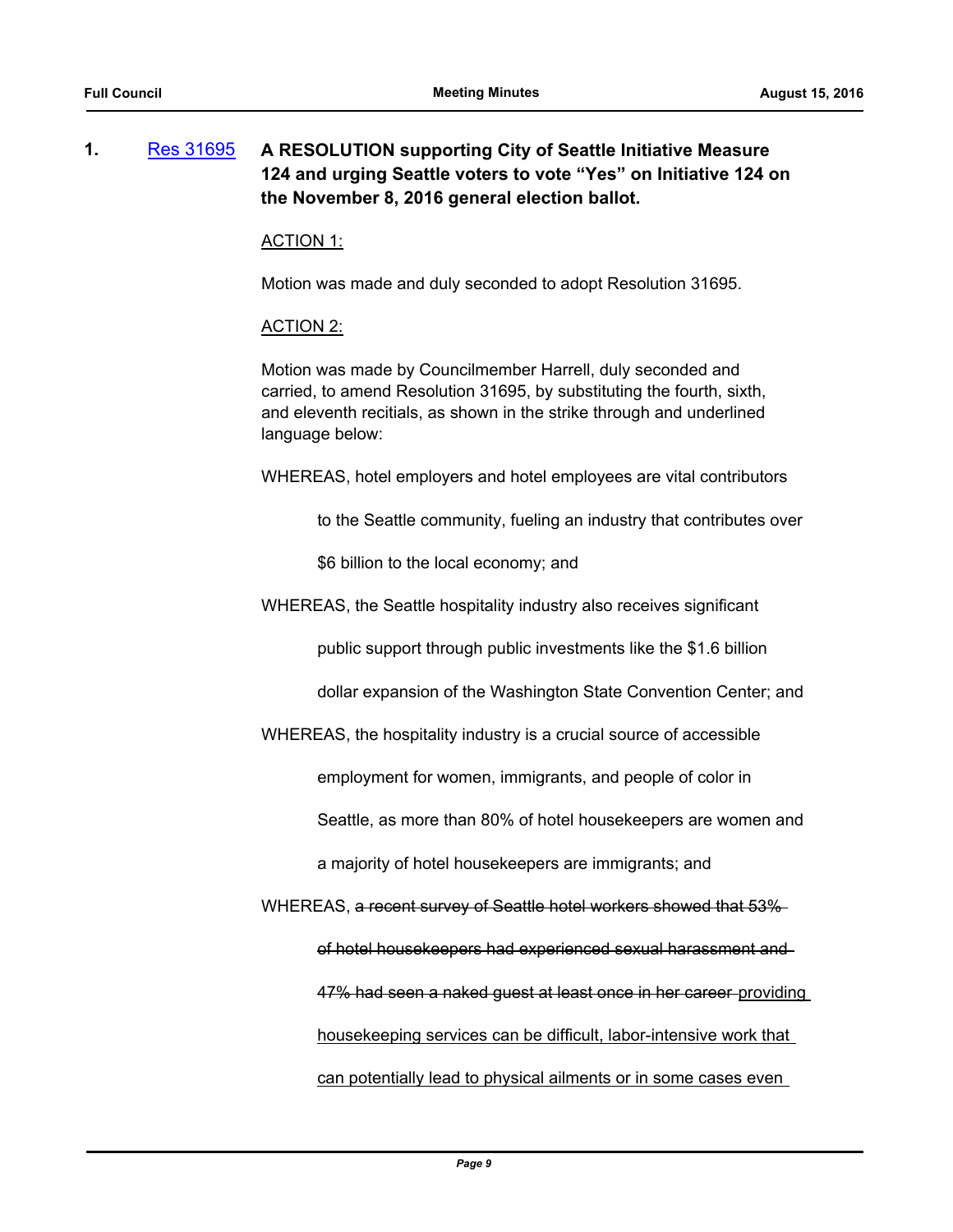#### injuries for housekeepers; and

WHEREAS, housekeepers face cultural, language, and other barriers to reporting harassment and assault committed by guests; and WHEREAS, 96% of Seattle hotel housekeepers surveyed had experienced pain as a result of their work and 40% of housekeepers have had to take time off of work as a result of injury hotel workers cleaning rooms and providing other services are often alone and potentially in a vulnerable position; and WHEREAS, hospitality workers have the lowest rate of access to employer offered health insurance in the state of Washington;

and

- WHEREAS, Initiative 124 would prevent sexual harassment and assault in hotels by requiring guest notification of employee protections, providing workers with panic buttons, standardizing hotels' responses to accusations against guests, and banning known harassers from hotels; and
- WHEREAS, Initiative 124 would reduce workplace injury and pain for hotel housekeepers by reducing housekeeping workloads for employees of large hotels; and
- WHEREAS, Initiative 124 would improve access to affordable family medical coverage to workers at large hotels who earn at or below 400% of the federal poverty line; and
- WHEREAS, Initiative 124 would make our hospitality industry more-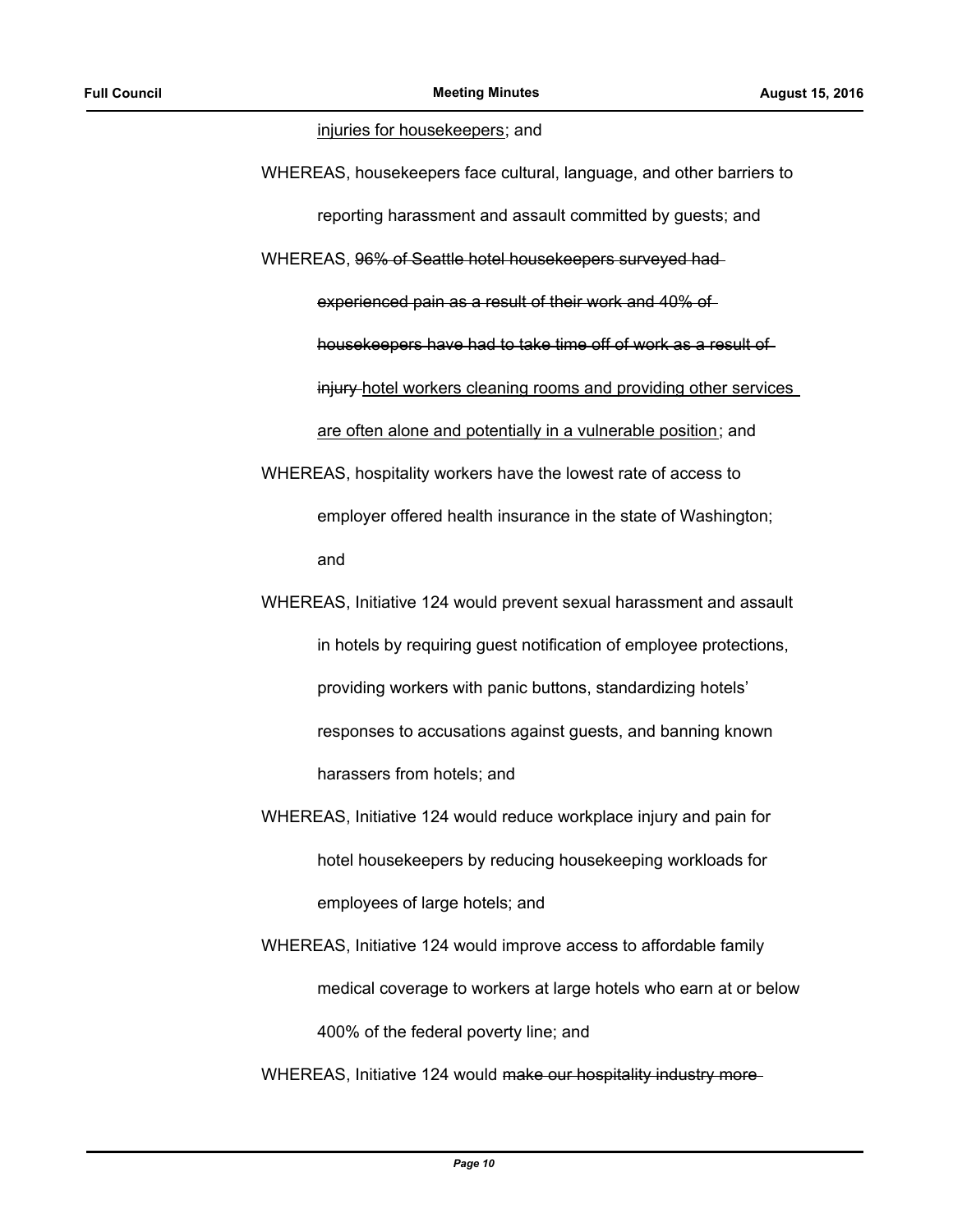#### reflective of be a significant step forward in advancing Seattle's

values of equity, inclusion, and gender and racial justice; and

WHEREAS, after notice in accordance with RCW 42.17A.555 and

Seattle Municipal Code Section 2.04.300, persons in favor of

Initiative 124 and those opposed to it have been given an equal

opportunity to share their views in an open public meeting, NOW,

THEREFORE,

#### **PUBLIC COMMENT ON RESOLUTION 31695**

In accordance with Revised Code of Washington 42.17A.555, and Seattle Municipal Code 2.04.300, Council President Harrell provided the public an opportunity to speak in favor of or in opposition to Resolution 31695.

Carina Barragan addressed the Council in support of Resolution 31695.

Monica Nu addressed the Council in support of Resolution 31695.

Leonard Smith addressed the Council in support of Resolution 31695.

Elena Perez addressed the Council in support of Resolution 31695.

Morgan Hinkel addressed the Council in opposition of Resolution 31695.

Howard Greenwich addressed the Council in support of Resolution 31695.

Mr. Walkins addressed the Council in opposition of Resolution 31695.

Ermalyn Magtuba addressed the Council in support of Resolution 31695.

Laurie Rocello Tume addressed the Council in support of Resolution 31695.

Public Comment on Resolution 31695 was closed.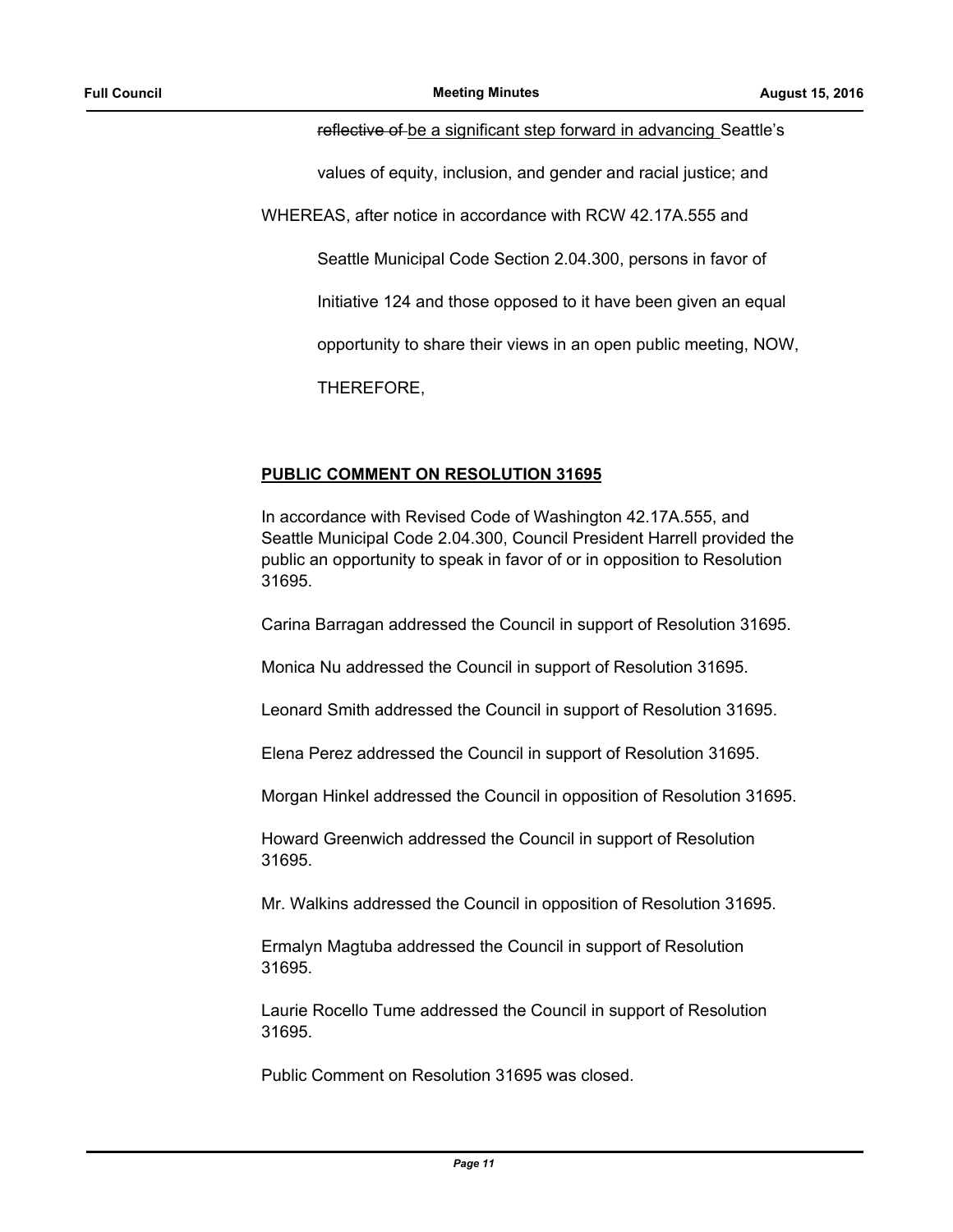# ACTION 3:

Motion was made and duly seconded to adopt Resolution 31695 as amended.

**The Motion carried, the Resolution (Res) was adopted as amended by the following vote, and the President signed the Resolution:**

- In Favor: 7 Bagshaw, González, Harrell, Herbold, Johnson, Juarez, O'Brien
- **Opposed:** 1 Burgess
- **2.** [CB 118754](http://seattle.legistar.com/gateway.aspx?m=l&id=/matter.aspx?key=4369) **AN ORDINANCE relating to international affairs and the Seattle Sister Cities program, amending Sections 3.14.440, 3.14.450, 3.14.460, and 3.14.470 of the Seattle Municipal Code.**

**The Committee recommends that Full Council pass the Council Bill (CB). In Favor: 3 - Harrell, González , Juarez Opposed: None Absent(NV): 1 - O'Brien**

#### ACTION 1:

Motion was made by Councilmember Harrell, duly seconded and carried, to amend Council Bill 118754, by substituting version 4 for version 3a.

## ACTION 2:

Motion was made and duly seconded to pass Council Bill 118754 as amended.

**The Motion carried, the Council Bill (CB) was passed as amended by the following vote, and the President signed the Bill:**

In Favor: 7 - Bagshaw, Burgess, González, Harrell, Herbold, Johnson, Juarez

**Opposed:** None

**Absent(NV):** 1 - O'Brien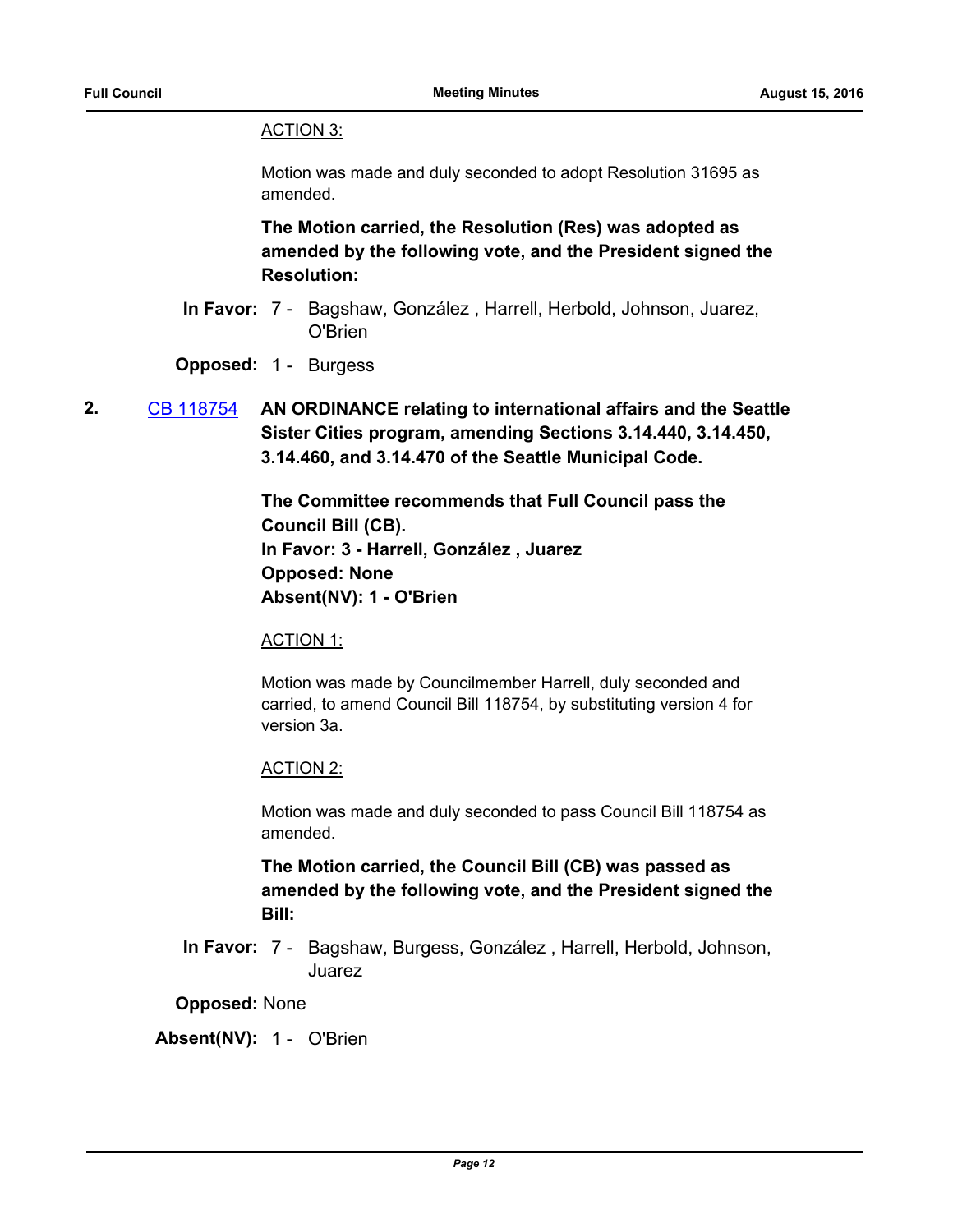# **PLANNING, LAND USE, AND ZONING COMMITTEE:**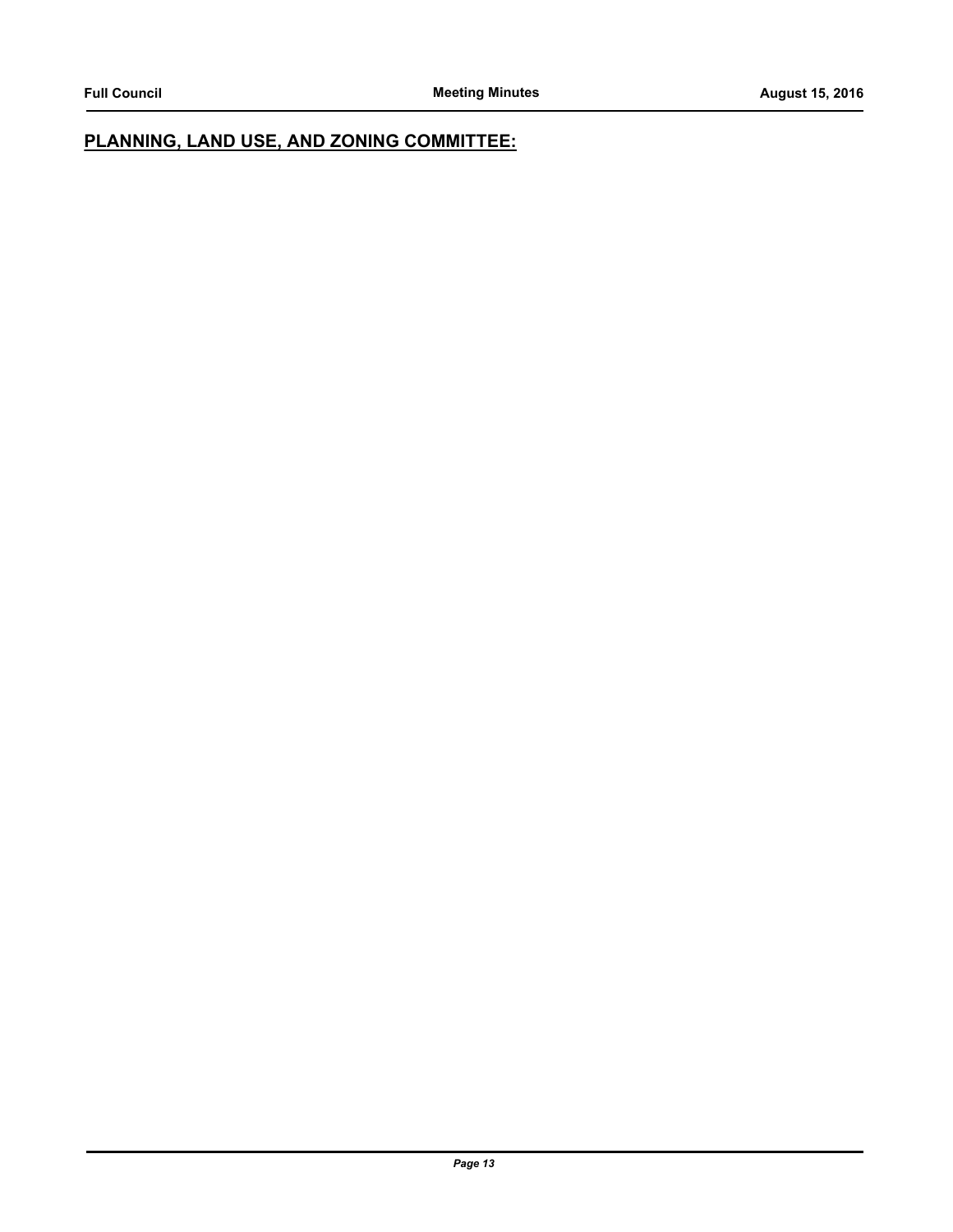**3.** [CB 118736](http://seattle.legistar.com/gateway.aspx?m=l&id=/matter.aspx?key=4295) **AN ORDINANCE relating to land use and zoning; adding a new Chapter 23.58C of the Seattle Municipal Code (SMC) to establish the framework for mandatory housing affordability for residential development; and amending Section 23.34.004, subsections 23.40.020.A, 23.76.006.B, and 23.76.032.B, Sections 23.90.002 and 23.90.015, and subsection 23.90.018.C of the SMC.**

> **The Committee recommends that Full Council pass as amended the Council Bill (CB). In Favor: 5 - Johnson, O'Brien, Herbold, González , Burgess Opposed: None**

#### ACTION 1:

Motion was made by Councilmember O'Brien, duly seconded and carried, to amend Council Bill 118736, Seattle Municipal Code Section 23.58.C, 1.B, as shown in the strike through and underlined language below:

\*\*\*

B. Amendment of payment and performance amounts

1. Ongoing review. The Council directs that, during the first

six months of 2018 and annually after July 1, 2018, the Director of the

Seattle Department of Construction and Inspections (SDCI) and Director

of Housing shall report on the performance of the mandatory affordable

housing program provided in Chapter 23.58C, including the amount of

payments collected under the payment option, the number of units

produced with such payments, and the number of units constructed

through the performance option. The July 1, 2018 report shall compare

changes in the Consumer Price Index, All Urban Consumers,

Seattle-Tacoma-Bremerton, WA, All Items (1982-1984 = 100), with

changes in multifamily residential rents and other housing market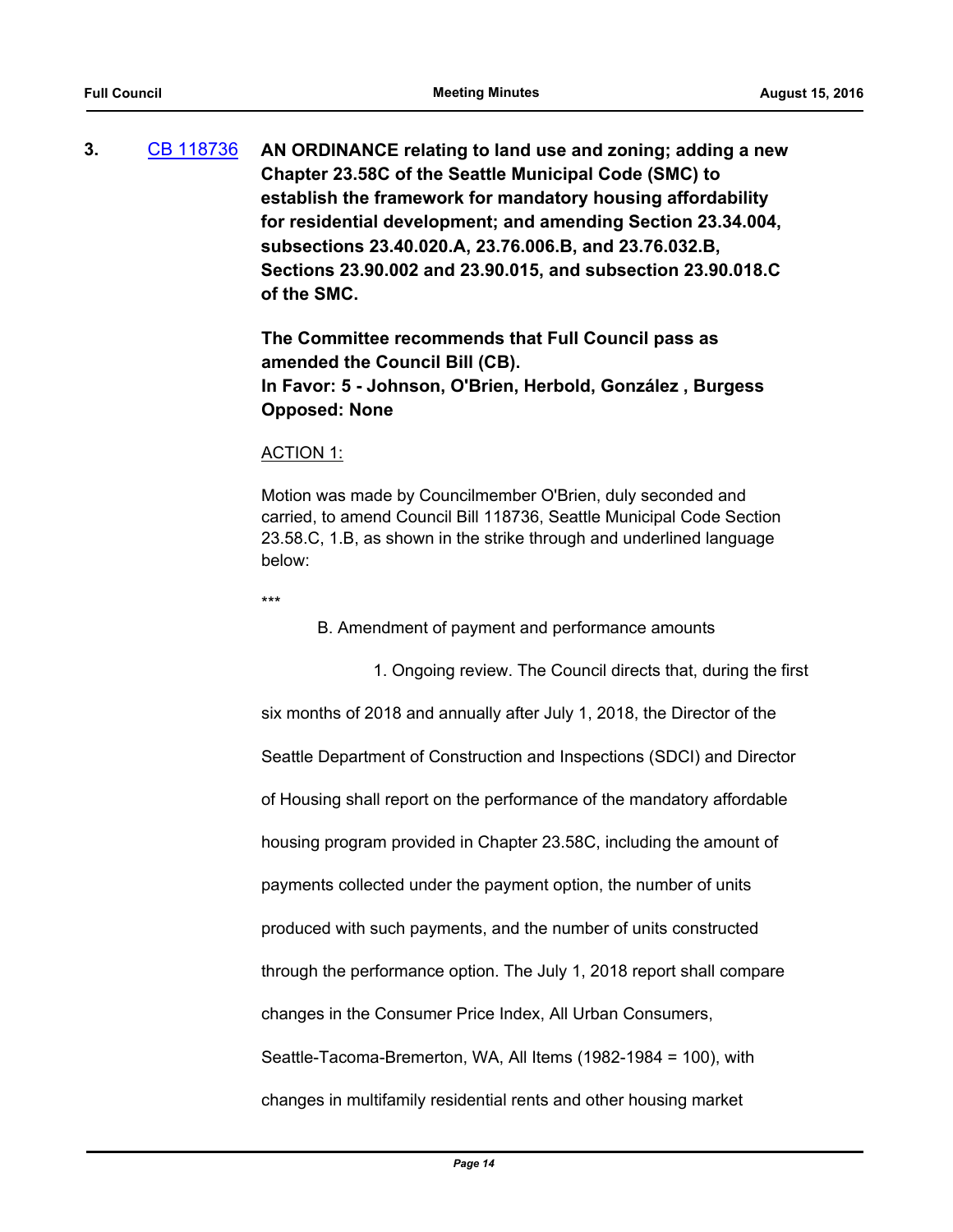variables used to determine initial payment amounts since passage of the Ordinance introduced as Council Bill 118736. If the Consumer Price Index has lagged or exceeded rents or other housing market variables, the Director of Housing shall propose an alternative measure or index upon which to base changes in program requirements. The July 1, 2019 report should include an assessment of past and anticipated program performance, including an assessment of whether a developer building outside of the Downtown and South Lake Union Urban Centers would be economically indifferent between performance and payment given market conditions at that time. If the Council determines that adopted in-lieu fee payments for developers of projects, other than smaller projects and projects outinside of the Downtown and South Lake Union Urban Centers, favor the payment option, the Council will consider raising payment amounts to avoid a bias towards payment, consistent with statutory authority. Units produced under the mandatory housing affordability program provided in Chapter 23.58C shall be measured as net new units. Existing rent- and income-restricted affordable units demolished for development subject to the program are subtracted from the target production.

\*\*\*

#### ACTION 3:

Motion was made by Councilmember Johnson, duly seconded and carried, to amend Council Bill 118736, by adding a new Section 1 and Attachment A, as shown in the underlined language below, and by renumbering the remaining sections accordingly: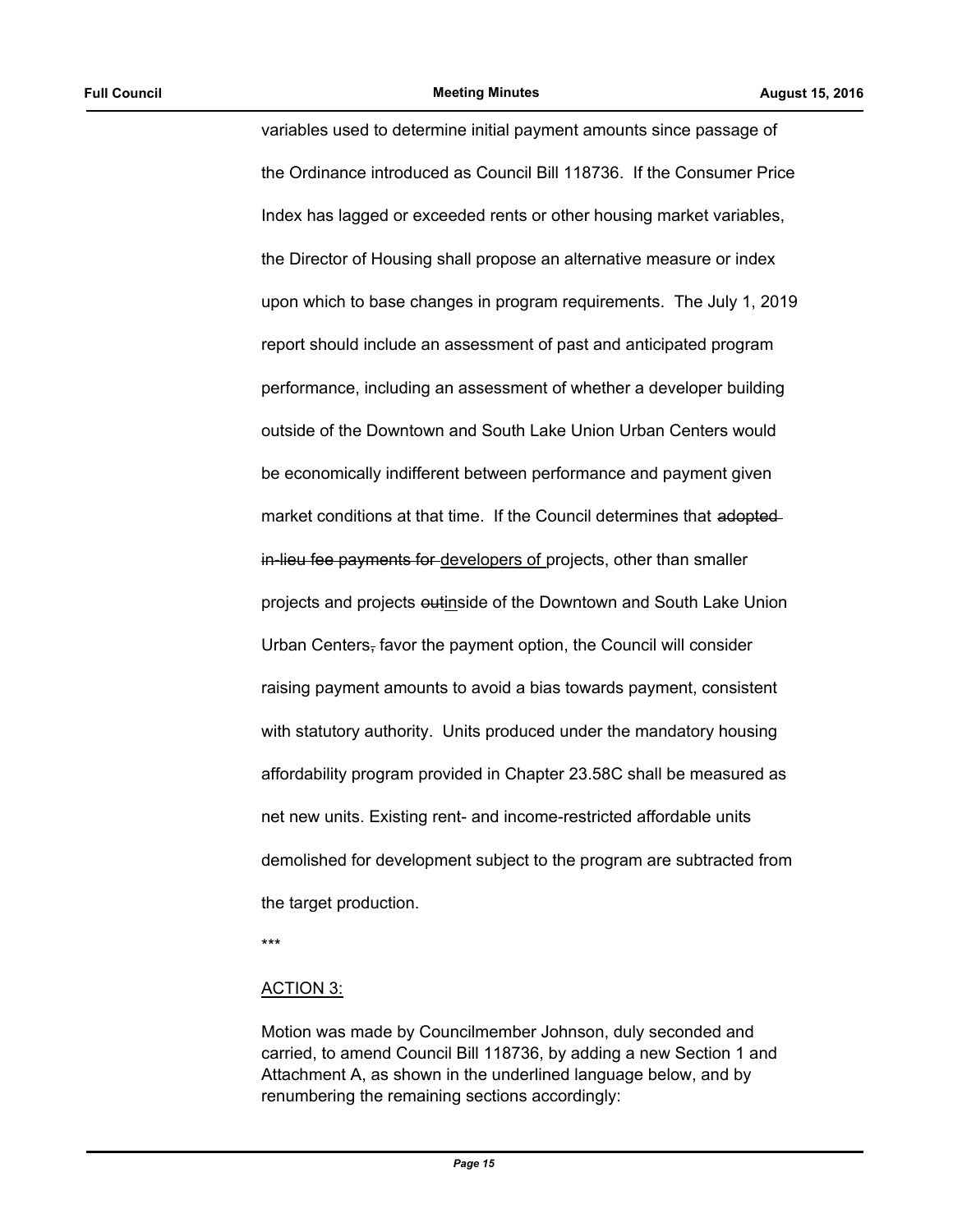Section 1. The City Council hereby makes the Findings of Fact in Attachment A to this ordinance.

#### ACTION 4:

Motion was made and duly seconded to pass Council Bill 118736 as amended.

**The Motion carried, the Council Bill (CB) was passed as amended by the following vote, and the President signed the Bill:**

In Favor: 8 - Bagshaw, Burgess, González, Harrell, Herbold, Johnson, Juarez, O'Brien

#### **Opposed:** None

#### **HUMAN SERVICES AND PUBLIC HEALTH COMMITTEE:**

**4.** [Appt 00443](http://seattle.legistar.com/gateway.aspx?m=l&id=/matter.aspx?key=4177) **Appointment of Michael E. Hammond as member, Pike Place Market Historical Commission, for a term to December 1, 2017.**

> **The Committee recommends that Full Council confirm the Appointment (Appt). In Favor: 3 - Bagshaw, Harrell, Burgess Opposed: None**

## **The Appointment (Appt) was confirmed by the following vote:**

In Favor: 8 - Bagshaw, Burgess, González, Harrell, Herbold, Johnson, Juarez, O'Brien

#### **Opposed:** None

**5.** [Appt 00444](http://seattle.legistar.com/gateway.aspx?m=l&id=/matter.aspx?key=4178) **Appointment of Patricia Julio as member, Pike Place Market Historical Commission, for a term to December 1, 2017.**

> **The Committee recommends that Full Council confirm the Appointment (Appt). In Favor: 3 - Bagshaw, Harrell, Burgess Opposed: None**

#### **The Appointment (Appt) was confirmed by the following vote:**

In Favor: 8 - Bagshaw, Burgess, González, Harrell, Herbold, Johnson, Juarez, O'Brien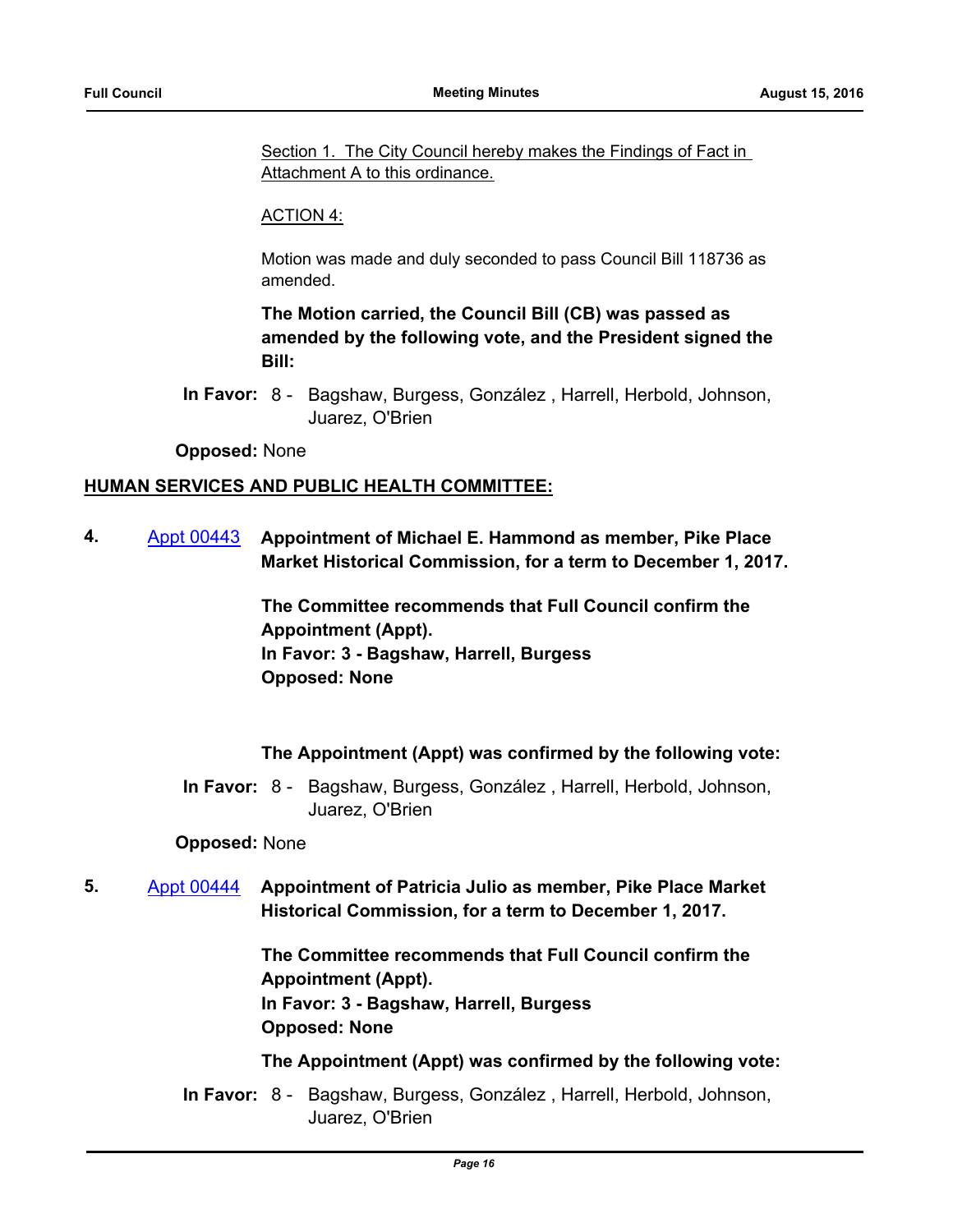## **Opposed:** None

## **CIVIL RIGHTS, UTILITIES, ECONOMIC DEVELOPMENT, AND ARTS COMMITTEE:**

**6.** [CB 118739](http://seattle.legistar.com/gateway.aspx?m=l&id=/matter.aspx?key=4111) **AN ORDINANCE increasing the fee or tax on persons engaged in or carrying on the business of the collection of garbage, rubbish, trash, CDL waste, and other solid waste; amending Seattle Municipal Code Section 5.48.055; and providing a special referendum opportunity as required by state law.**

> **The Committee recommends that Full Council pass the Council Bill (CB). In Favor: 2 - Herbold, O'Brien Opposed: None**

# **The Council Bill (CB) was passed by the following vote, and the President signed the Bill:**

In Favor: 8 - Bagshaw, Burgess, González, Harrell, Herbold, Johnson, Juarez, O'Brien

## **Opposed:** None

**7.** [CB 118740](http://seattle.legistar.com/gateway.aspx?m=l&id=/matter.aspx?key=4208) **AN ORDINANCE relating to the solid waste system of Seattle Public Utilities; revising rates and charges for solid waste services; revising credits to low income customers for solid waste services; and amending Chapters 21.40 and 21.76 of the Seattle Municipal Code.**

> **The Committee recommends that Full Council pass the Council Bill (CB). In Favor: 2 - Herbold, O'Brien Opposed: None**

**The Council Bill (CB) was passed by the following vote, and the President signed the Bill:**

In Favor: 8 - Bagshaw, Burgess, González, Harrell, Herbold, Johnson, Juarez, O'Brien

**Opposed:** None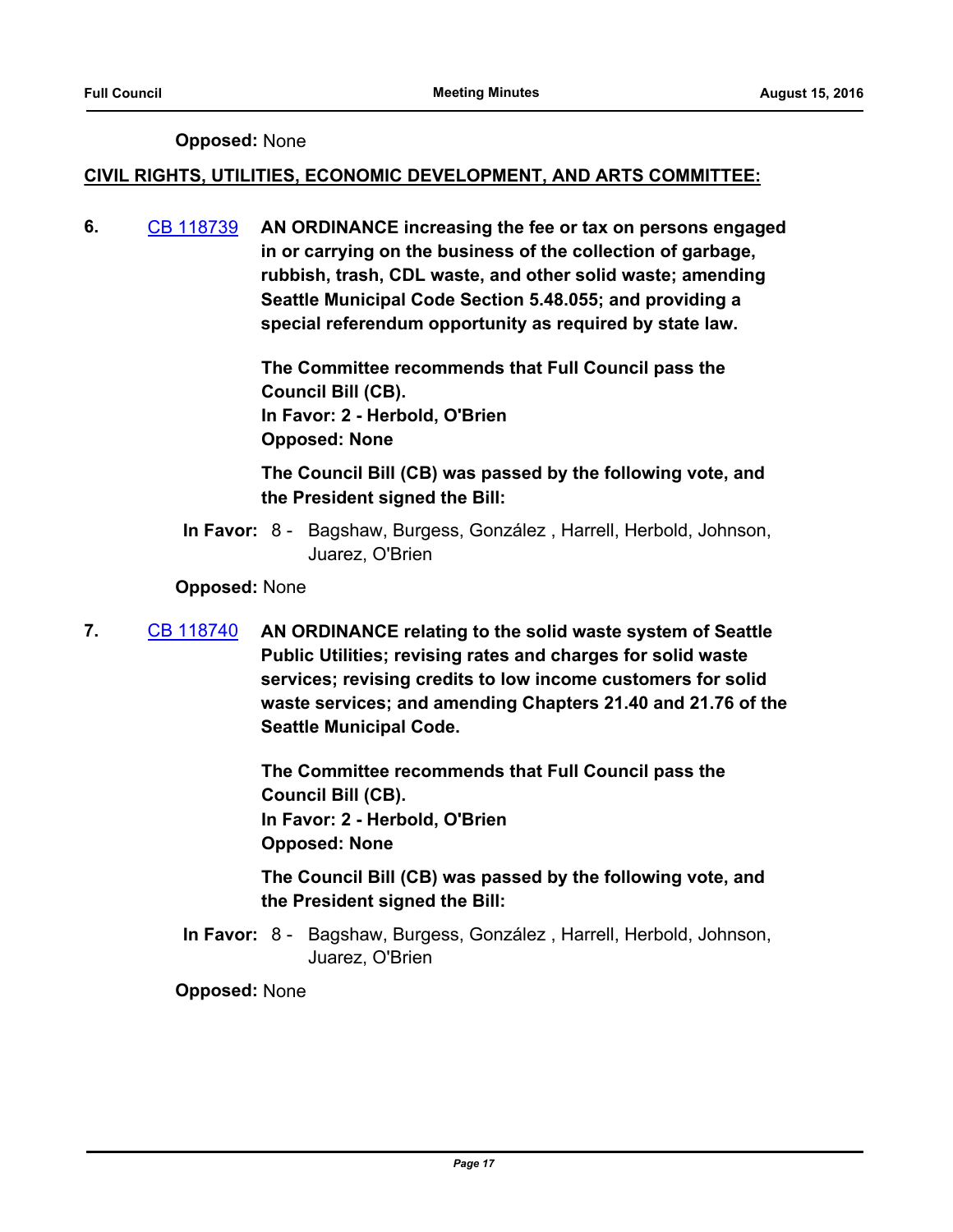**8.** [CB 118745](http://seattle.legistar.com/gateway.aspx?m=l&id=/matter.aspx?key=4245) **AN ORDINANCE relating to grant funds from non-City sources; authorizing the Director of Seattle Public Utilities to accept specified grants and execute related agreements for and on behalf of the City; and amending Ordinance 124927, which adopted the 2016 Budget, to increase appropriations to Seattle Public Utilities.**

> **The Committee recommends that Full Council pass the Council Bill (CB). In Favor: 2 - Herbold, O'Brien Opposed: None**

**The Council Bill (CB) was passed by the following vote, and the President signed the Bill:**

In Favor: 8 - Bagshaw, Burgess, González, Harrell, Herbold, Johnson, Juarez, O'Brien

**Opposed:** None

**9.** [Appt 00474](http://seattle.legistar.com/gateway.aspx?m=l&id=/matter.aspx?key=4298) **Appointment of Aaron Bunnell as member, Seattle Commission for People with Disabilities, for a term of confirmation to April 30, 2018.**

> **The Committee recommends that Full Council confirm the Appointment (Appt). In Favor: 2 - Herbold, O'Brien Opposed: None**

**The Appointment (Appt) was confirmed by the following vote:**

In Favor: 8 - Bagshaw, Burgess, González, Harrell, Herbold, Johnson, Juarez, O'Brien

**Opposed:** None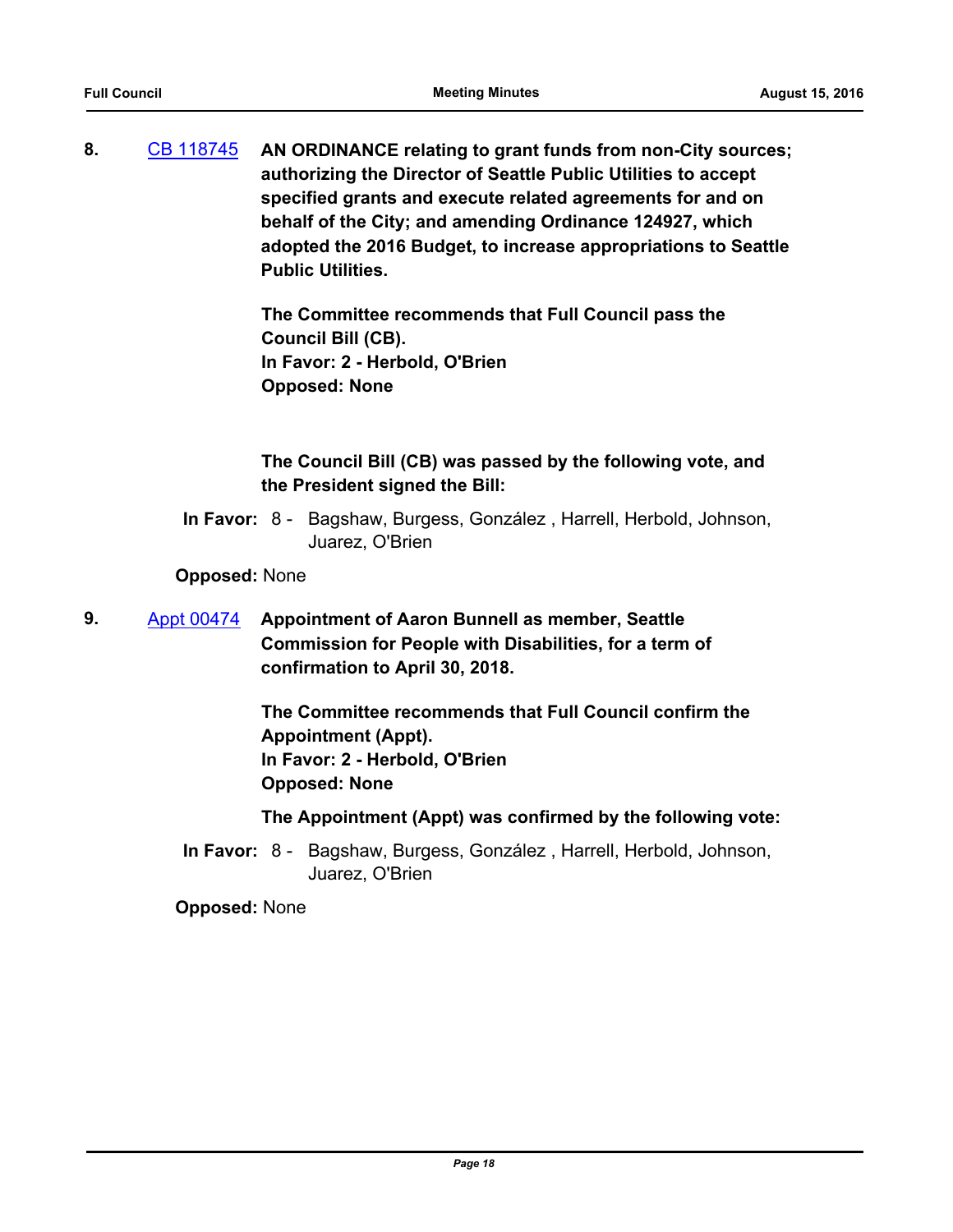| 10. | Appt 00481 Reappointment of Steven Mark Lewis as member, Seattle<br>Commission for People with Disabilities, for a term to April 30, |
|-----|--------------------------------------------------------------------------------------------------------------------------------------|
|     | 2018.                                                                                                                                |

**The Committee recommends that Full Council confirm the Appointment (Appt). In Favor: 2 - Herbold, O'Brien Opposed: None**

#### **The Appointment (Appt) was confirmed by the following vote:**

In Favor: 8 - Bagshaw, Burgess, González, Harrell, Herbold, Johnson, Juarez, O'Brien

#### **Opposed:** None

**11.** [Appt 00487](http://seattle.legistar.com/gateway.aspx?m=l&id=/matter.aspx?key=4400) **Reappointment of Karen P. Thomas as member, Seattle Music Commission, for a term to August 31, 2019.**

> **The Committee recommends that Full Council confirm the Appointment (Appt). In Favor: 2 - Herbold, O'Brien Opposed: None**

## **The Appointment (Appt) was confirmed by the following vote:**

In Favor: 8 - Bagshaw, Burgess, González, Harrell, Herbold, Johnson, Juarez, O'Brien

**Opposed:** None

## **J. ADOPTION OF OTHER RESOLUTIONS**

**12.** [Res 31694](http://seattle.legistar.com/gateway.aspx?m=l&id=/matter.aspx?key=4213) **A RESOLUTION relating to Seattle Public Utilities; establishing a Customer Review Panel to provide input to the 2018-2023 Strategic Business Plan Update.**

Motion was made and duly seconded to adopt Resolution 31694.

**The Motion carried, the Resolution (Res) was adopted by the following vote, and the President signed the Resolution:**

In Favor: 8 - Bagshaw, Burgess, González, Harrell, Herbold, Johnson, Juarez, O'Brien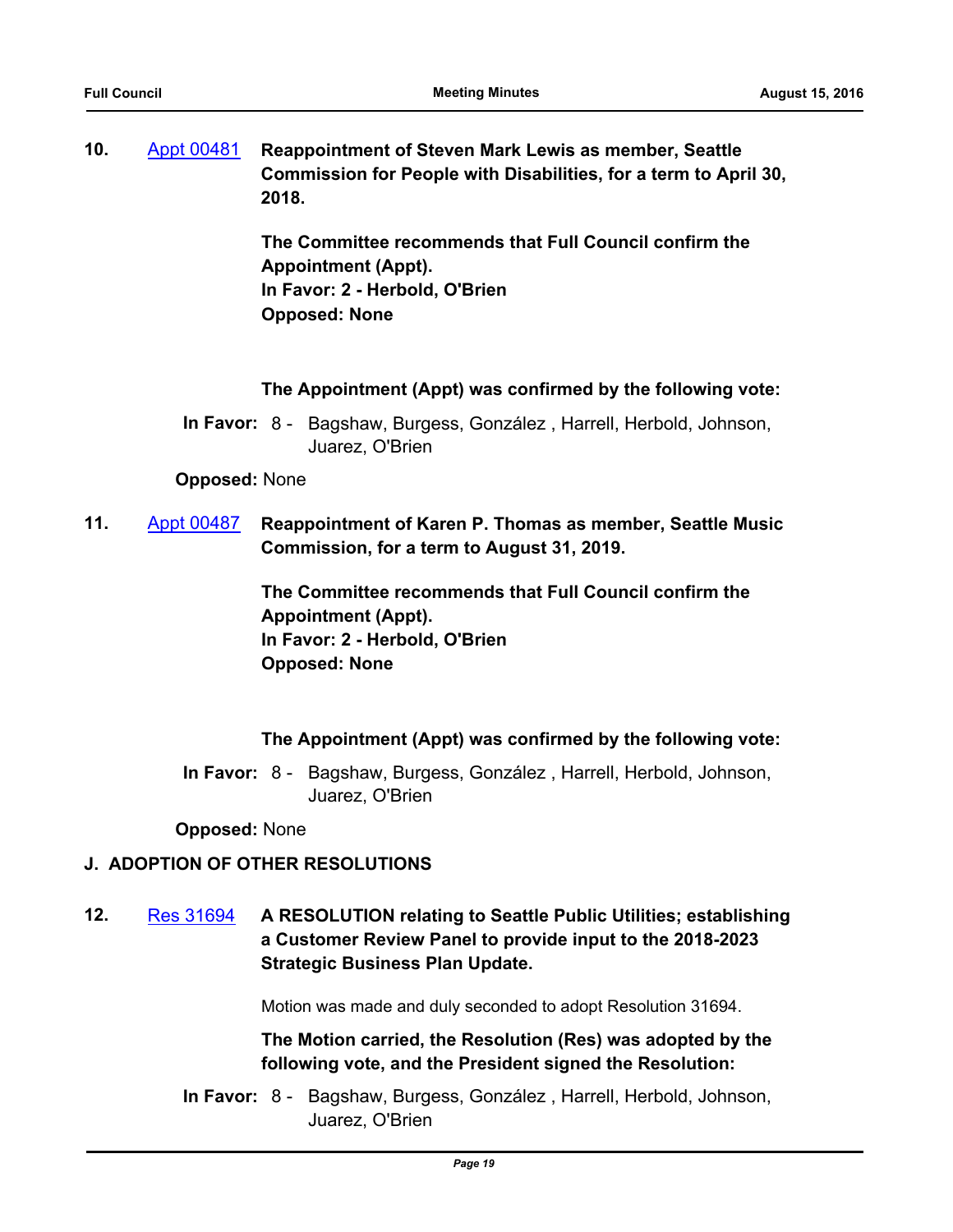# **Opposed:** None

**13.** [Res 31697](http://seattle.legistar.com/gateway.aspx?m=l&id=/matter.aspx?key=4389) **A RESOLUTION setting the public hearing on the petition of SCD 2U LLC for the vacation of a portion of the alley in Block 6, A.A. Denny's Second Addition to the City of Seattle in the Seattle Downtown Urban Center, according to Chapter 35.79 of the Revised Code of Washington, Chapter 15.62 of the Seattle Municipal Code, and Clerk File 314320.**

Motion was made and duly seconded to adopt Resolution 31697.

**The Motion carried, the Resolution (Res) was adopted by the following vote, and the President signed the Resolution:**

In Favor: 8 - Bagshaw, Burgess, González, Harrell, Herbold, Johnson, Juarez, O'Brien

## **Opposed:** None

**14.** [Res 31698](http://seattle.legistar.com/gateway.aspx?m=l&id=/matter.aspx?key=4426) **A RESOLUTION relating to Council direction on budget and other matters related to the North Precinct capital project (A1PS107).**

## ACTION 1:

Motion was made and duly seconded to adopt Resolution 31698.

## ACTION 2:

Motion was made by Councilmember O'Brien and duly seconded to hold Resolution 31698 until September 12, 2016.

The Motion failed by the following vote:

In Favor: Harrell, O'Brien - 2 Opposed: Bagshaw, Burgess, González, Herbold, Johnson, Juarez - 6

# **The Motion carried, the Resolution (Res) was adopted by the following vote, and the President signed the Resolution:**

In Favor: 7 - Bagshaw, Burgess, González, Harrell, Herbold, Johnson, Juarez

## **Opposed:** 1 - O'Brien